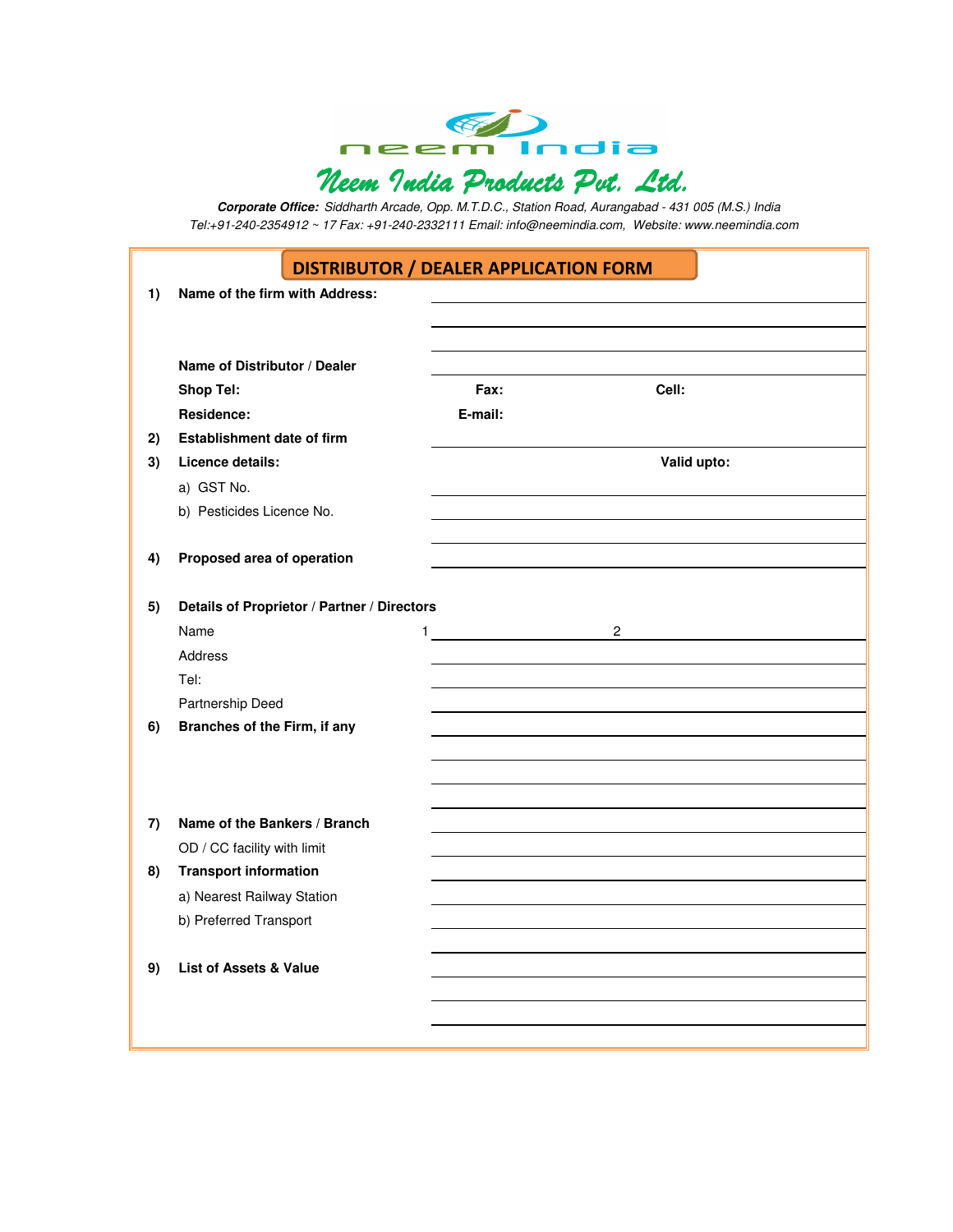|                                                           |     | <b>MARKET ASSESSMENT</b> |                                                  |                |   |  |  |  |  |
|-----------------------------------------------------------|-----|--------------------------|--------------------------------------------------|----------------|---|--|--|--|--|
| Experience in Agricultural Business (No. of years).<br>A) |     |                          |                                                  |                |   |  |  |  |  |
|                                                           |     |                          |                                                  | <b>Branch</b>  |   |  |  |  |  |
|                                                           |     |                          |                                                  |                |   |  |  |  |  |
| <b>Details of present Business</b><br>$[1]$               |     | Volume in Rs.            | 1                                                | $\overline{2}$ | 3 |  |  |  |  |
| Fertilizers                                               |     |                          |                                                  |                |   |  |  |  |  |
| Pesticides                                                |     |                          |                                                  |                |   |  |  |  |  |
| Seeds                                                     |     |                          |                                                  |                |   |  |  |  |  |
| Agrochemicals & Agri Equip.                               |     |                          |                                                  |                |   |  |  |  |  |
| Total                                                     |     |                          |                                                  |                |   |  |  |  |  |
|                                                           |     |                          |                                                  |                |   |  |  |  |  |
| Distributorship of other companies,<br>$[3]$              |     |                          |                                                  |                |   |  |  |  |  |
| if any, give list of such companies                       |     |                          |                                                  |                |   |  |  |  |  |
| and since when?                                           |     |                          |                                                  |                |   |  |  |  |  |
|                                                           |     |                          |                                                  |                |   |  |  |  |  |
| <b>Expected turnover in the coming year</b><br>[4]        |     |                          |                                                  |                |   |  |  |  |  |
| a) No. of towns / Villages coverage                       |     |                          |                                                  |                |   |  |  |  |  |
| b) No. of retailer network                                |     |                          |                                                  |                |   |  |  |  |  |
| c) Existing facilities                                    |     |                          |                                                  |                |   |  |  |  |  |
| 1) Show Room                                              |     |                          |                                                  |                |   |  |  |  |  |
| 2) Display engagements                                    |     |                          |                                                  |                |   |  |  |  |  |
| 3) Warehouse facilities                                   |     |                          |                                                  |                |   |  |  |  |  |
| (Fertilizers & Pesticides storage be                      |     |                          |                                                  |                |   |  |  |  |  |
| considered & mentioned seperately)                        |     |                          |                                                  |                |   |  |  |  |  |
| 4) Manpower strength                                      |     |                          |                                                  |                |   |  |  |  |  |
| (Give details)                                            |     |                          |                                                  |                |   |  |  |  |  |
|                                                           |     |                          |                                                  |                |   |  |  |  |  |
| [5] Security Deposit: DD/Cheque No.                       |     |                          | Date:                                            |                |   |  |  |  |  |
|                                                           | Rs. |                          | <b>Bank</b>                                      |                |   |  |  |  |  |
|                                                           |     |                          |                                                  |                |   |  |  |  |  |
|                                                           |     |                          |                                                  |                |   |  |  |  |  |
| Date:                                                     |     |                          |                                                  |                |   |  |  |  |  |
| Place:                                                    |     |                          | Signature with Stamp of the Distributor / Dealer |                |   |  |  |  |  |